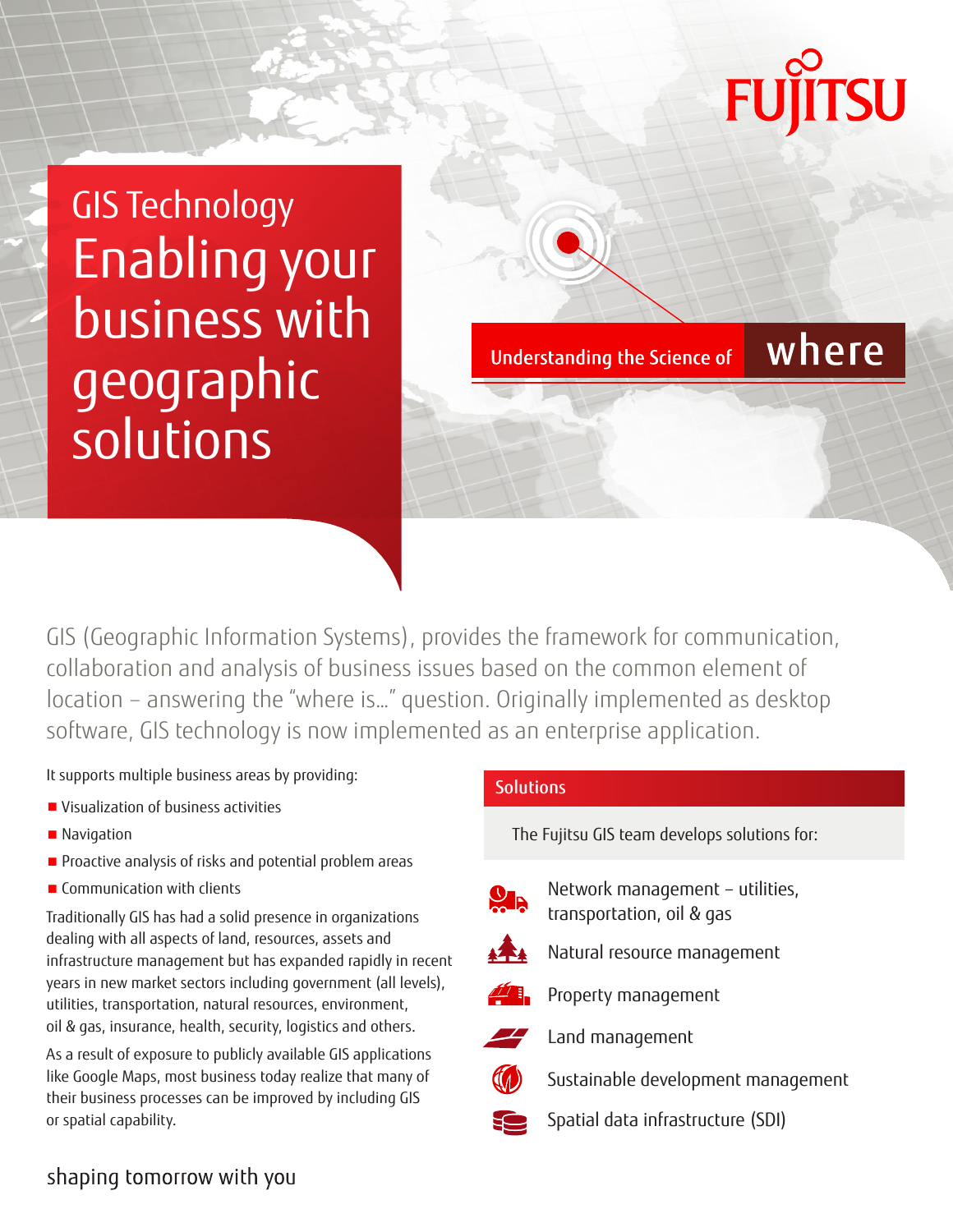The Fujitsu GIS Team can provide solutions to address a diversity of business needs that include:

- Improving efficiency and managing complex workflows related to the use of geographic information
- Analysis and integration of diverse data sources both spatial and non-spatial to solve many business issues
- Managing complex work flows including process integration with other enterprise applications such as SAP
- Improving the efficiency and reducing the cost of managing resources and assets
- Communication and dissemination of information on a variety of platforms including mobile clients (smartphones, tablets, notebooks)
- Modernizing and upgrading existing systems and applications
- Supporting GIS applications and project by supplying GIS specialists
- Application development incorporating geographic information because of business mandates and/or legal requirements
- Developing a GIS strategy to meet business and technology goals and objectives
- Planning, building and implementing mobile technologies that serve both in-house and public needs

### What makes Fujitsu GIS different?

The Fujitsu GIS Team offers complete solutions and consulting services, including master plans, feasibility studies, architecture, systems development and implementation, maintenance and support, training, change management, hosting, business plans and user services.

The Fujitsu GIS offering is unique because of our:

Depth of experience in a wide variety of business types





Investment in GIS service line and professional raining to continuously enhance our knowledge and expertise in GIS

Ability to integrate GIS with other business systems, including SAP

### Our Value Proposition

The Fujitsu GIS Team brings results-based solutions to a wide variety of businesses that provides instant value in addressing business issues and objectives. With an extensive track record in integrating GIS with business processes within IT portfolios, we provide an objective, business oriented approach that focuses on solutions.

#### Capability highlights:

|   | 35 years of GIS experience                                                                                    |
|---|---------------------------------------------------------------------------------------------------------------|
|   | 100 specialists in the field backed by 2,000<br>business and information technology experts                   |
|   | 500 projects completed in 30 countries                                                                        |
| 鳰 | Presence in 6 locations, including 2 fully functional<br>solution centers allowing remote development         |
|   | A track record of successfully<br>delivering large-scale GIS projects                                         |
|   | A proven results-driven approach and methodology<br>to integrate GIS with business processes                  |
|   | Comprehensive solutions and consulting<br>services tailored to meet business needs                            |
|   | Using current GIS & ICT and solutions (Internet, Intranet,<br>Enterprise, Cloud, Mobile, Tablets and Desktop) |
|   | Results-driven innovation through R&D projects in<br>cooperation with research centers and universities       |
|   | A thorough knowledge of GIS products<br>than can bring instant value                                          |
|   |                                                                                                               |

Fujitsu GIS clients are those looking for:

- A way to visualize where their business activities, clients and opportunities are
- A strategy to implement GIS technology in their organization
- A more efficient approach for using their existing or an alternate GIS technology
- A partner to support, maintain and enhance their GIS applications
- A more efficient way of managing their network infrastructure (roads, energy, water, sewer, telecommunications and others)
- A more effective approach for managing sustainability of natural resources (forestry, mining, oil & gas)
- A better approach for the protection of property rights
- A way to manage electoral and census information